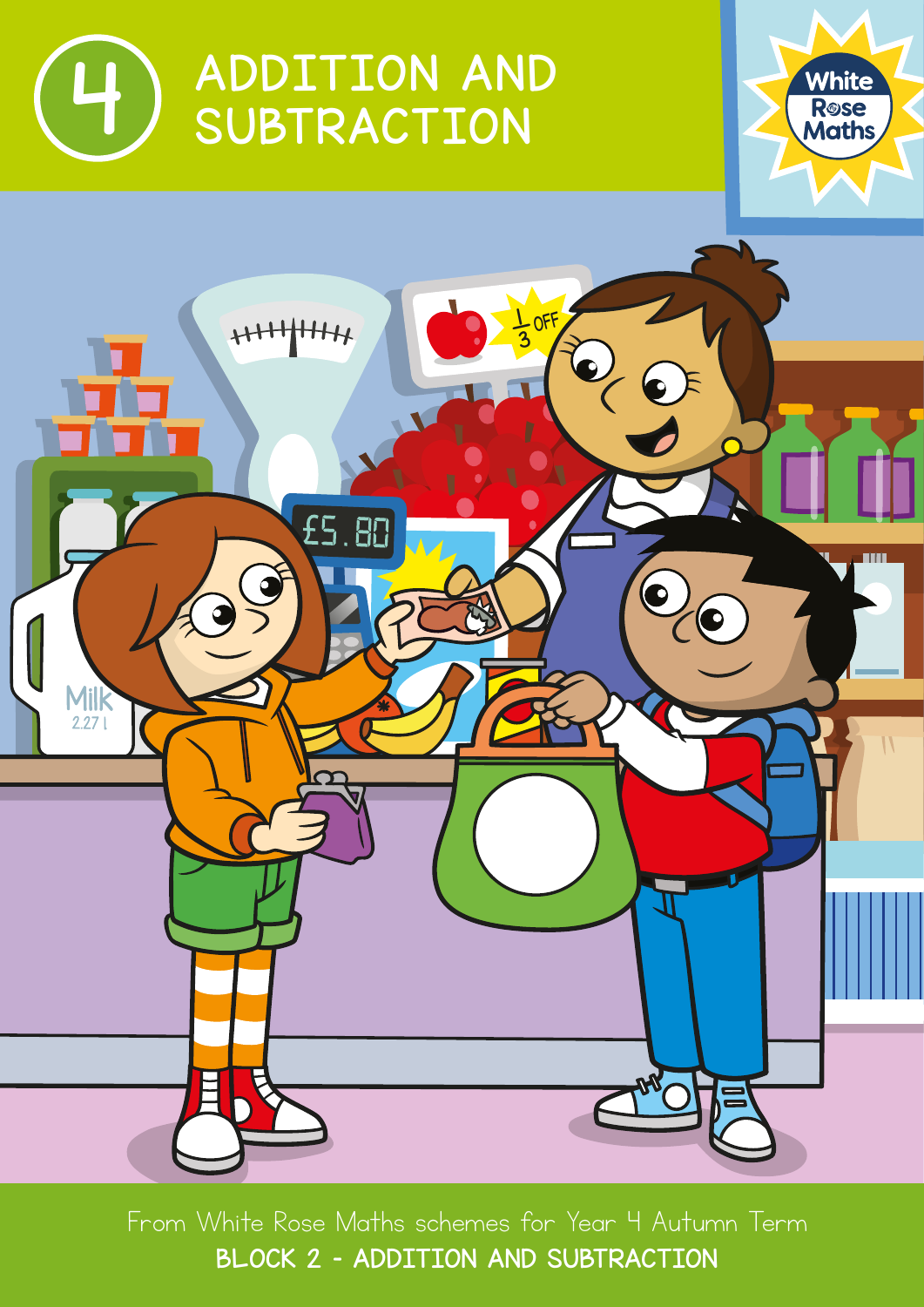

## 1 Here is a number.

| Thousands   Hundreds               |                                    | Tens | Ones |
|------------------------------------|------------------------------------|------|------|
| (1,000)<br>1,000<br>1,000<br>1,000 | $\left(100\right)\left(100\right)$ |      |      |

- \* Subtract 4 ones
- \* Add 3 thousands
- \* Subtract 2 hundreds

What is the new number?





2 Fill in the missing digits.

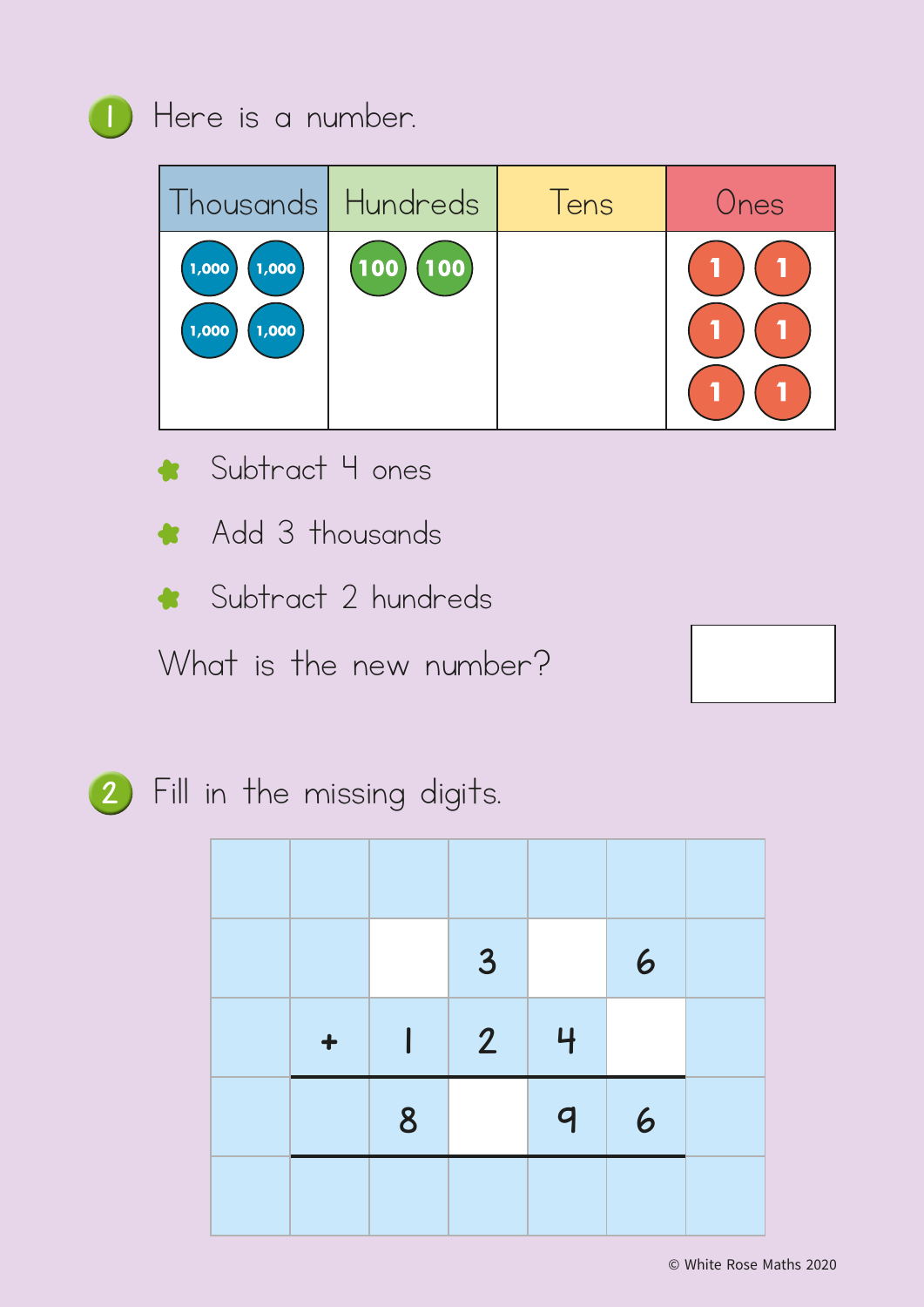## <sup>3</sup> Calculate 3,204 + 2,352

You can use the place value chart to help you.

| Thousands   Hundreds    |                                   | Tens                       | Ones |
|-------------------------|-----------------------------------|----------------------------|------|
| 1,000<br>1,000<br>1,000 | (100<br><b>100</b>                |                            |      |
| 1,000<br>1,000          | (100)<br><b>100</b><br><b>100</b> | 10<br>10<br>10<br>10<br>10 |      |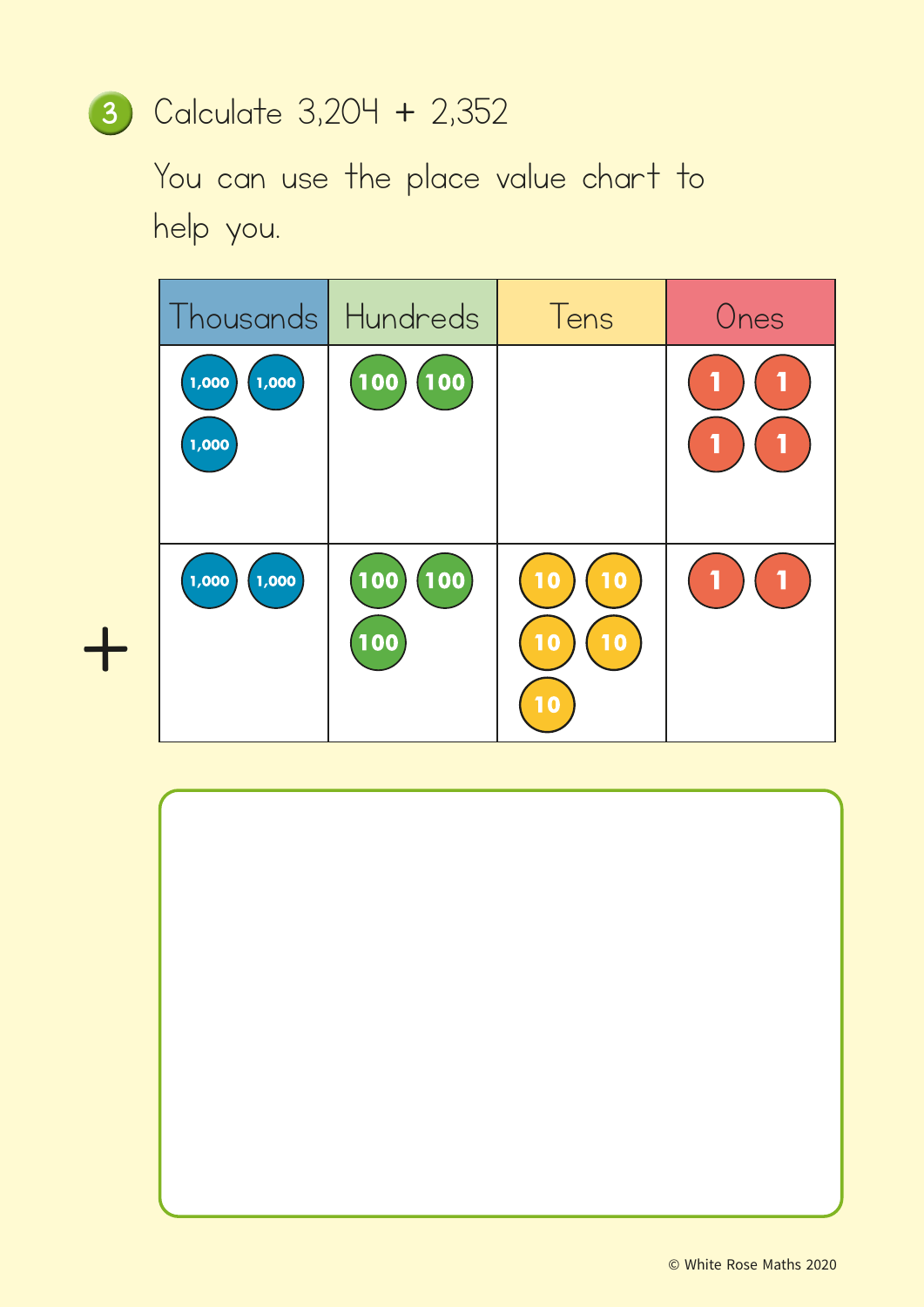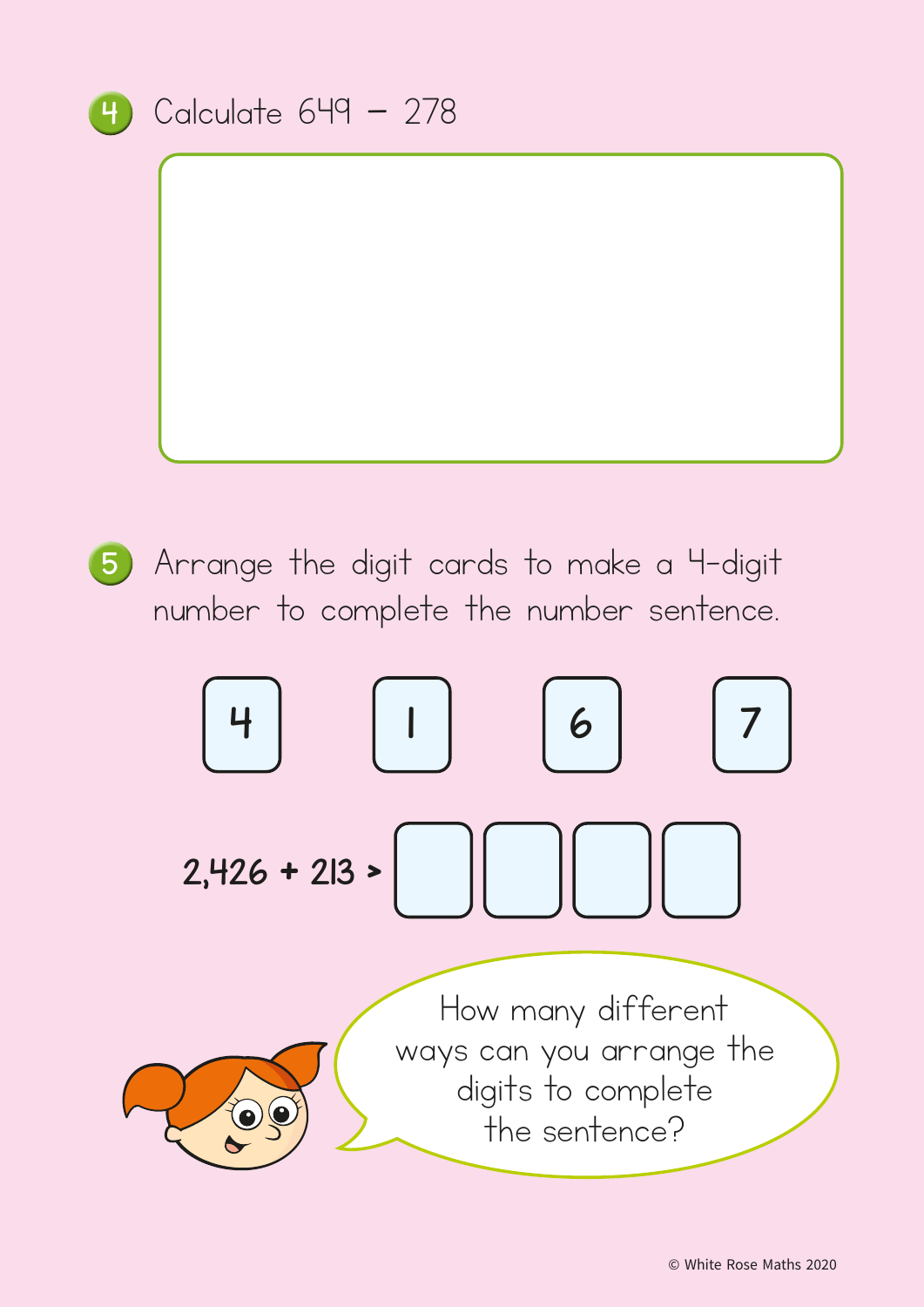## <sup>6</sup> There are 5,677 people in a village.

1,952 are women, 2,803 are men and the rest are children.

Complete the bar model to represent this.



How many children are there?

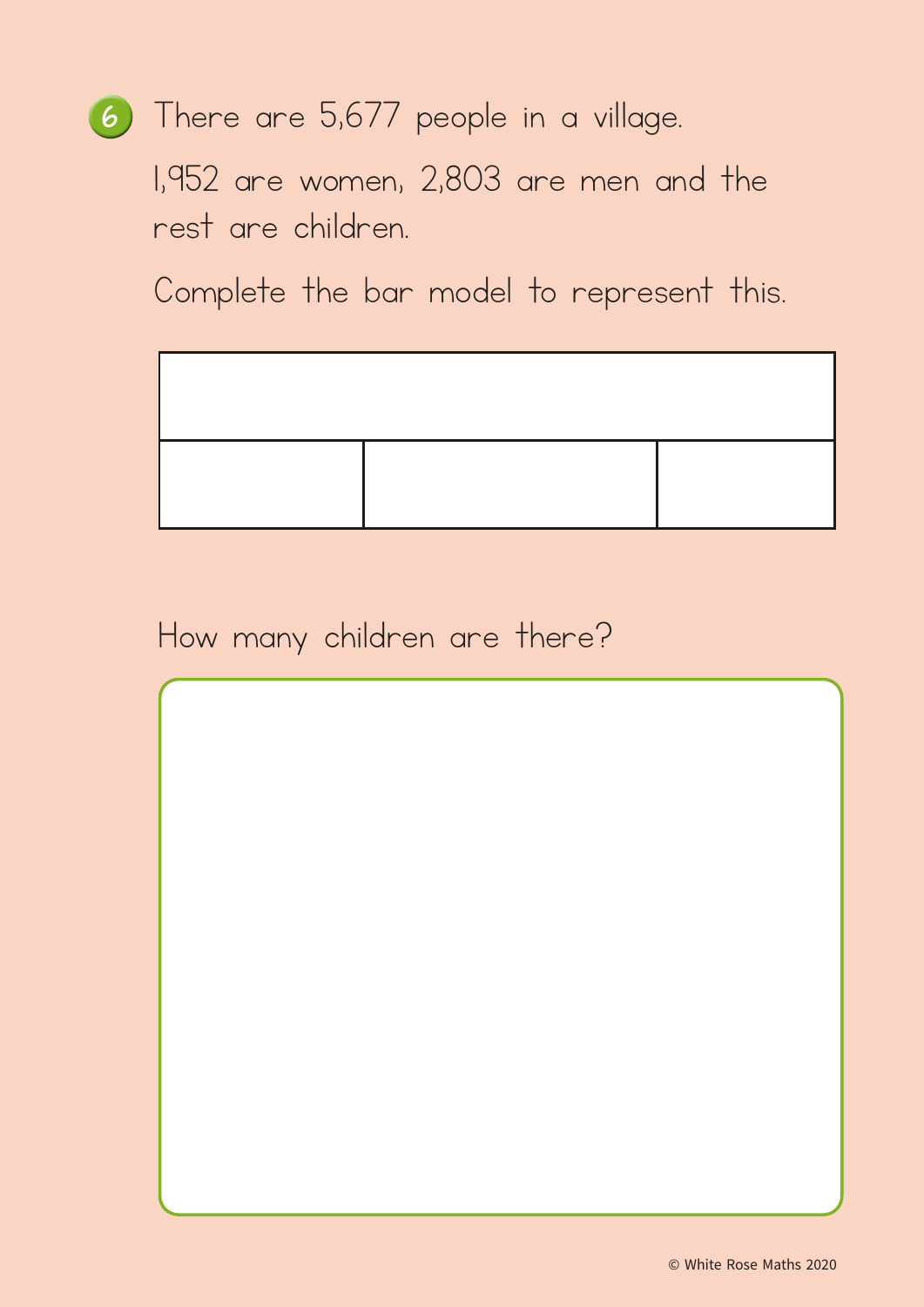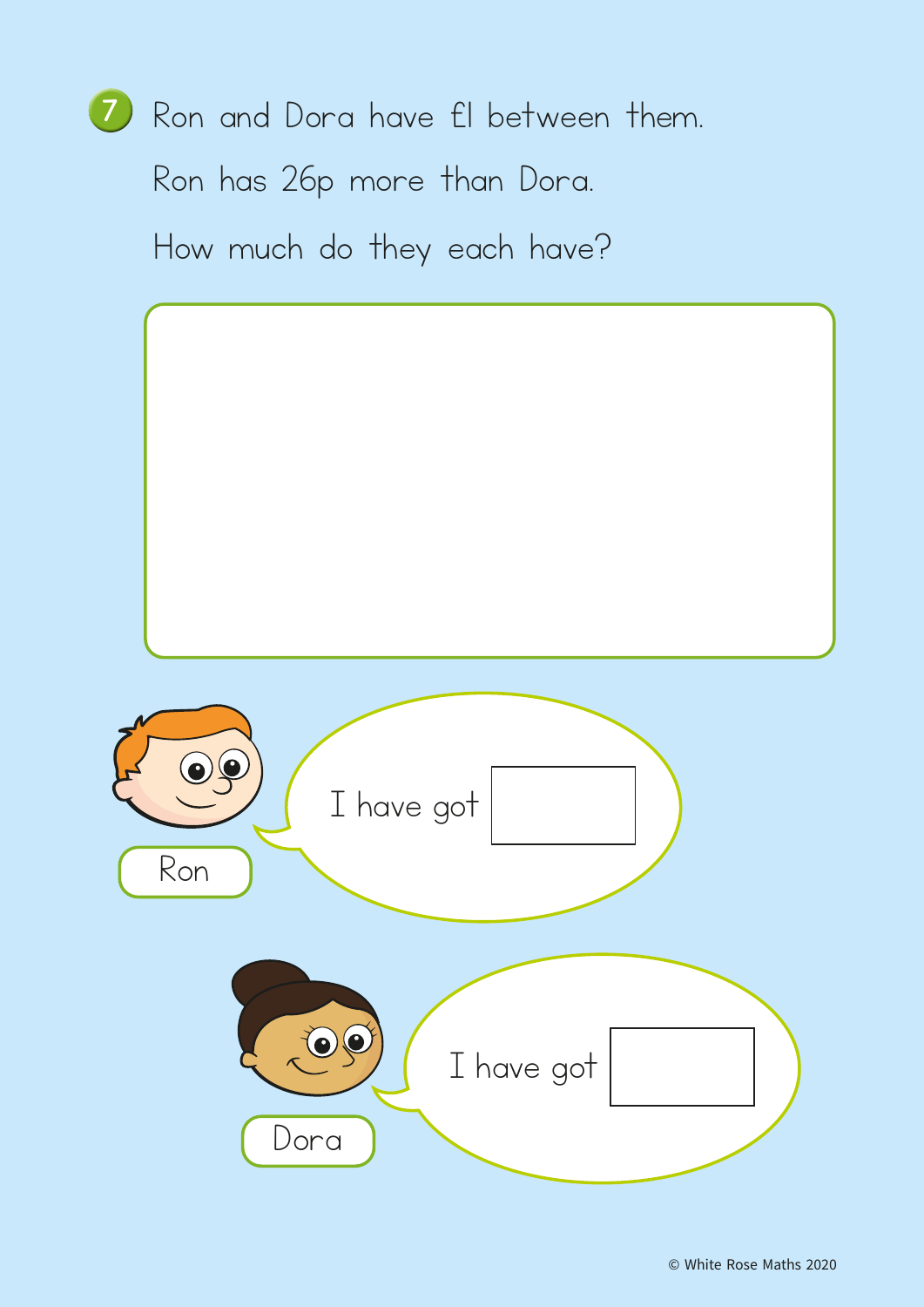

<sup>9</sup> Teddy is asked to estimate the answer to 2,941 + 3,234

> I think the answer will be close to 5,000 because I have rounded the numbers and added 2,000 and 3,000

What is wrong with Teddy's estimate?

What would be a better estimate?